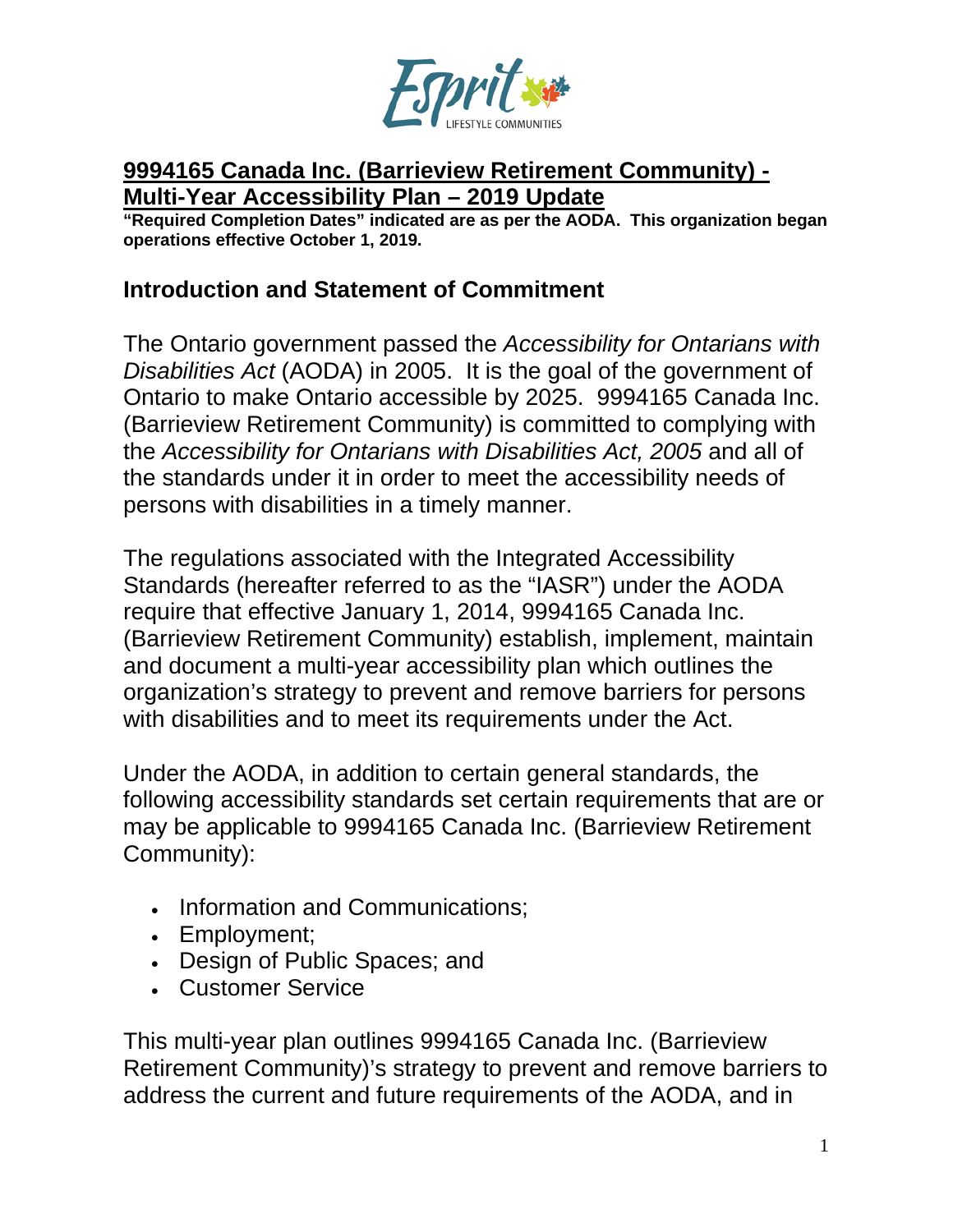

order to fulfill our commitment as outlined in 9994165 Canada Inc. (Barrieview Retirement Community)'s Accessibility Policies.

In accordance with the requirements set out in the IASR, 9994165 Canada Inc. (Barrieview Retirement Community) will:

- Post this plan on its website ([INSERT WEBSITE NAME]);
- Provide this plan in an accessible format, upon request; and
- Review and update this plan at least once every five years

This Plan has been updated to include 9994165 Canada Inc. (Barrieview Retirement Community)'s planned Accessibility strategies for the review period beginning October 1, 2019.

# **Overview**

Integrated Accessibility Standards Regulations

- 1. Emergency Procedure, Plans or Public Safety Information
- 2. Workplace Emergency Response Information
- 3. Training
- 4. Information and Communication Standards
	- a. Feedback, Accessible Formats and Communication **Supports**
	- b. Accessible Websites and Web Content
- 5. Employment Standards
	- a. Recruitment
	- b. Informing Employees of Supports
	- c. Documented Individual Accommodation Plans/Return to Work Process
	- d. Performance Management, Career Development and Redeployment
- 6. Design of Public Spaces
- 7. Customer Service
	- a. Establishment of Policies
	- b. Use of Service Animals and Support Persons
	- c. Notice of Temporary Disruptions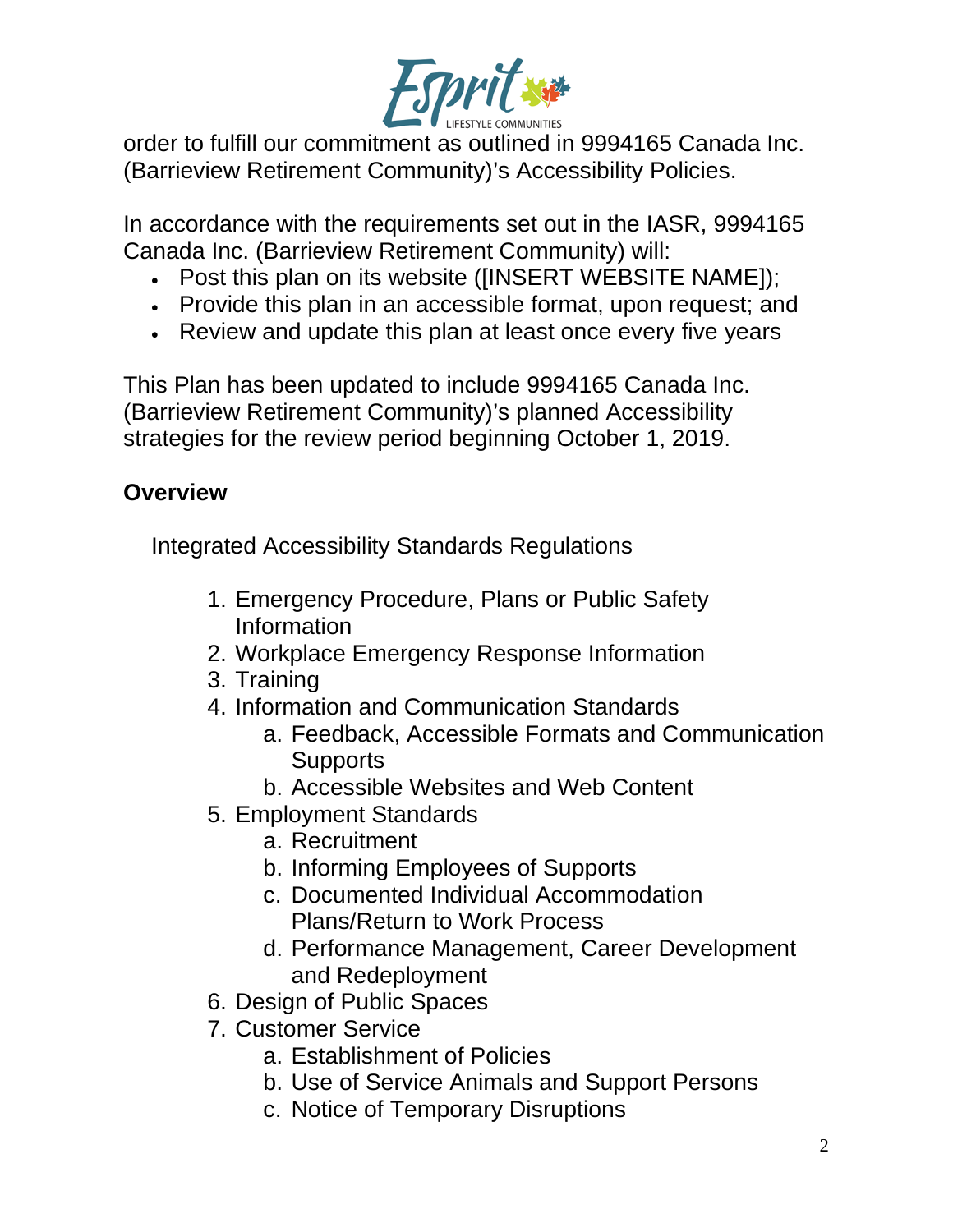

- d. Training of Staff
- e. Feedback Process
- f. Format of Documents

# **Integrated Accessibility Standards Regulation**

# **1. Emergency Procedure, Plans or Public Safety Information**

# **Commitment:**

9994165 Canada Inc. (Barrieview Retirement Community) is committed to complying with the provisions of the AODA in respect of this requirement, with the objective of making our company premises safer for persons with disabilities during emergency circumstances.

# **Action Taken:**

The following measures have been implemented by 9994165 Canada Inc. (Barrieview Retirement Community):

• Emergency procedures, plans and public safety information that are prepared by 9994165 Canada Inc. (Barrieview Retirement Community) and made available to the public, will be made available in an accessible format or with appropriate communication supports, as soon as practicable, upon request;

### **Required compliance date: January 1, 2012 Status: Completed.**

**2. Workplace Emergency Response Information**

**Commitment:**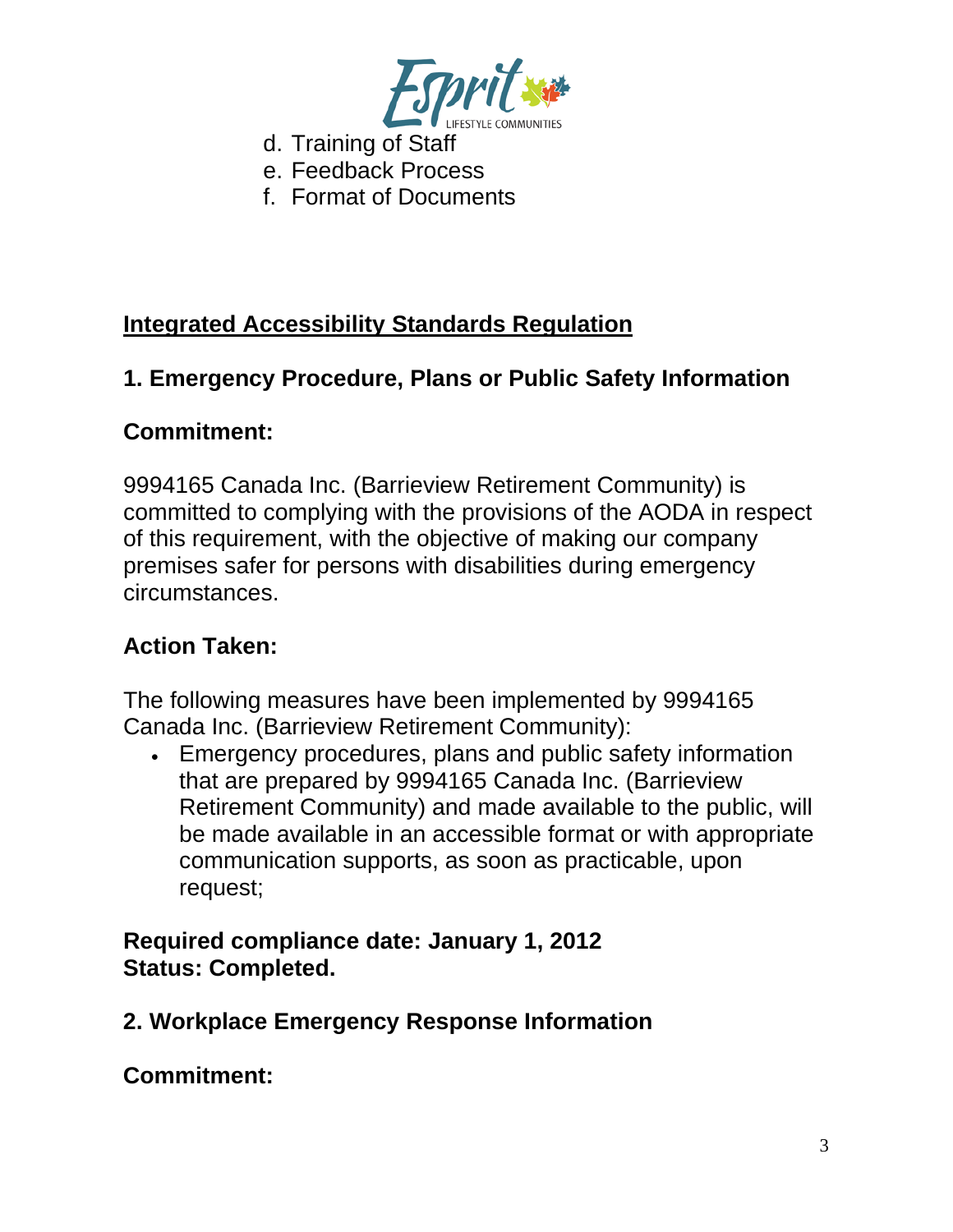

Where 9994165 Canada Inc. (Barrieview Retirement Community) is aware that an employee has a disability and that there is a need for accommodation, individualized workplace emergency response information will be provided to the employee as soon as practicable if such information is necessary given the nature of the employee's disability.

# **Actions Taken:**

The following measures have been implemented by 9994165 Canada Inc. (Barrieview Retirement Community):

- Where the organization becomes aware of the need to accommodate an employee's disability, and if the employee's disability is such that the individualized emergency response information is necessary, 9994165 Canada Inc. (Barrieview Retirement Community) will provide individualized workplace emergency response information to the employee with the disability as soon as practicable after it becomes aware of the need.
- If an employee who receives individualized workplace emergency response information requires assistance, with the employee's consent, 9994165 Canada Inc. (Barrieview Retirement Community) will provide the workplace emergency response information to the person designated by the organization to provide assistance to the employee.
- 9994165 Canada Inc. (Barrieview Retirement Community) will review the individualized workplace emergency response information when:
	- the employee moves to a different location in the organization;
	- the employee's overall accommodations needs or plans are reviewed; and/or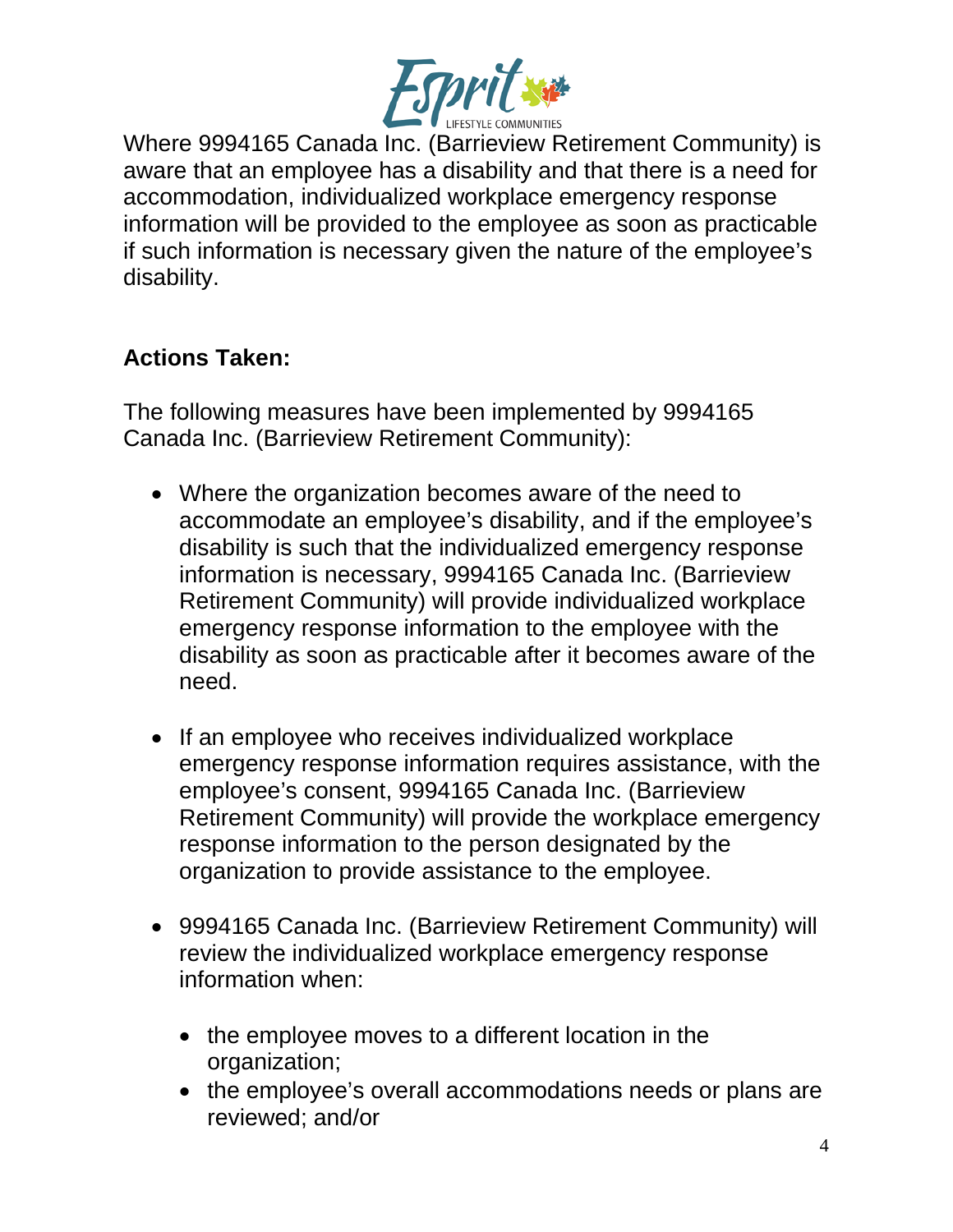

• 9994165 Canada Inc. (Barrieview Retirement Community) reviews its general emergency response policies.

#### **Required compliance date: January 1, 2012 Status: Completed and acknowledged.**

**UPDATE: Actions Taken:** In 2018, 9994165 Canada Inc. (Barrieview Retirement Community) created a specific template for Emergency Response Plan information to more easily facilitate the organization's obligations under this requirement.

# **3. Accessibility Policies and Multi-Year Accessibility Plan**

## **Commitment:**

The organization commits to making its policy documents publicly available, and will provide them in an accessible format upon request.

The organization will:

- Establish, implement, maintain and document a multi-year accessibility plan, which outlines the organization's strategy to prevent and remove barriers and meet its requirements under this Regulation;
- Post the accessibility plan on our website and provide the plan in an accessible format upon request; and
- Review and update the accessibility plan at least once every five years.

**Required Compliance Date: January 1, 2014 Status: Completed and acknowledged.**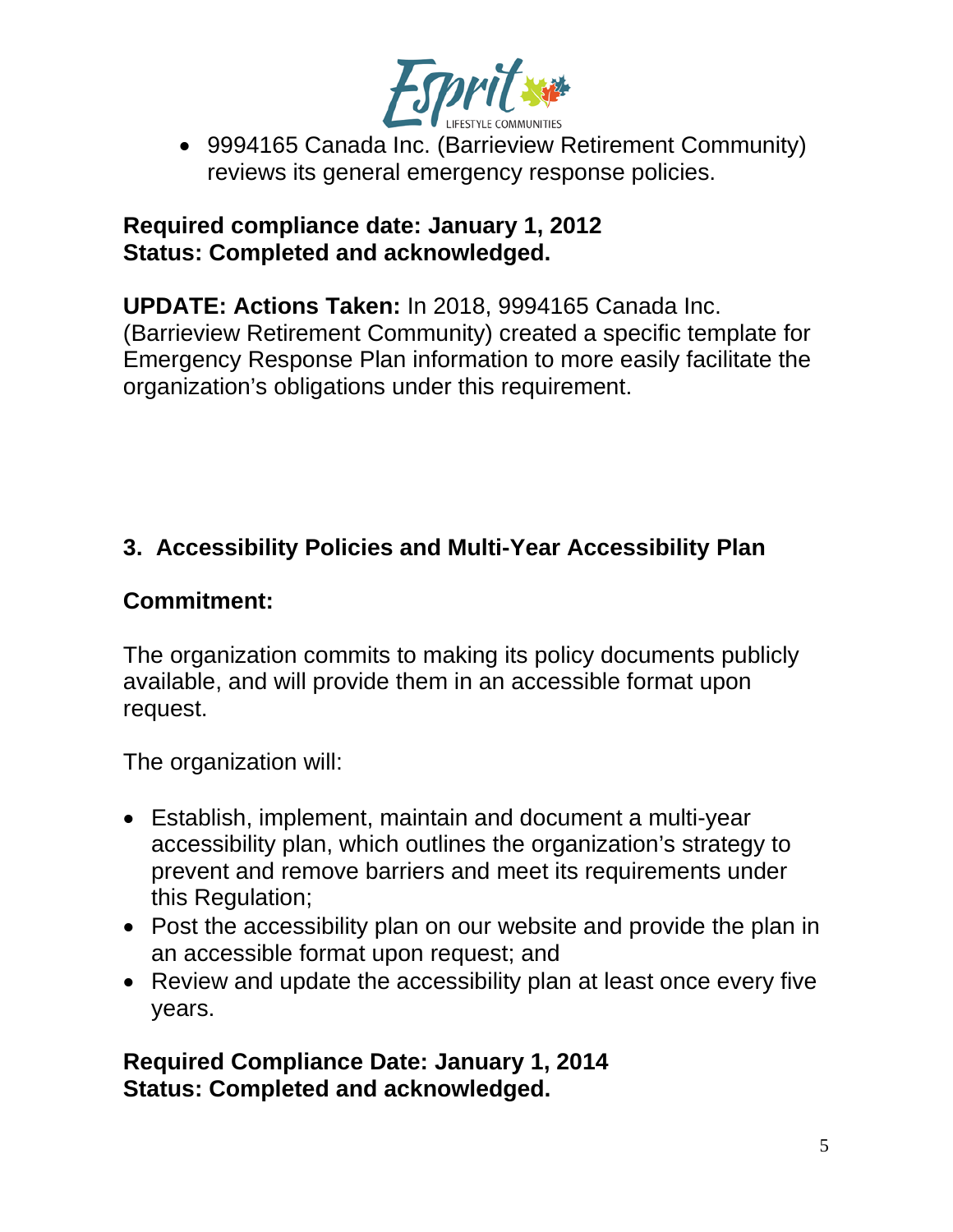

**Most Recent Latest Date for Plan Review: January 1, 2019 Status: Completed.**

**Next Latest Date for Plan Review: January 1, 2024.**

## **4. Self-Service Kiosks (Effective January 1, 2014)**

## **Commitment:**

The organization will have regard to accessibility for persons with disabilities when designing, procuring or acquiring self-service kiosks.

#### **Required Compliance Date: January 1, 2014 Status: Acknowledged.**

# **5. Training**

### **Commitment:**

9994165 Canada Inc. (Barrieview Retirement Community) is committed to implementing a process to ensure that all employees, volunteers, and all other persons who provide goods, services and facilities on 9994165 Canada Inc. (Barrieview Retirement Community)'s behalf, and persons participating in the development and approval of 9994165 Canada Inc. (Barrieview Retirement Community)'s policies, are provided with appropriate training on the requirements of the IASR and on the Ontario Human Rights Code as it pertains to persons with disabilities, and are provided with such training as soon as practicable.

### **Actions Taken:**

In accordance with the IASR, 9994165 Canada Inc. (Barrieview Retirement Community):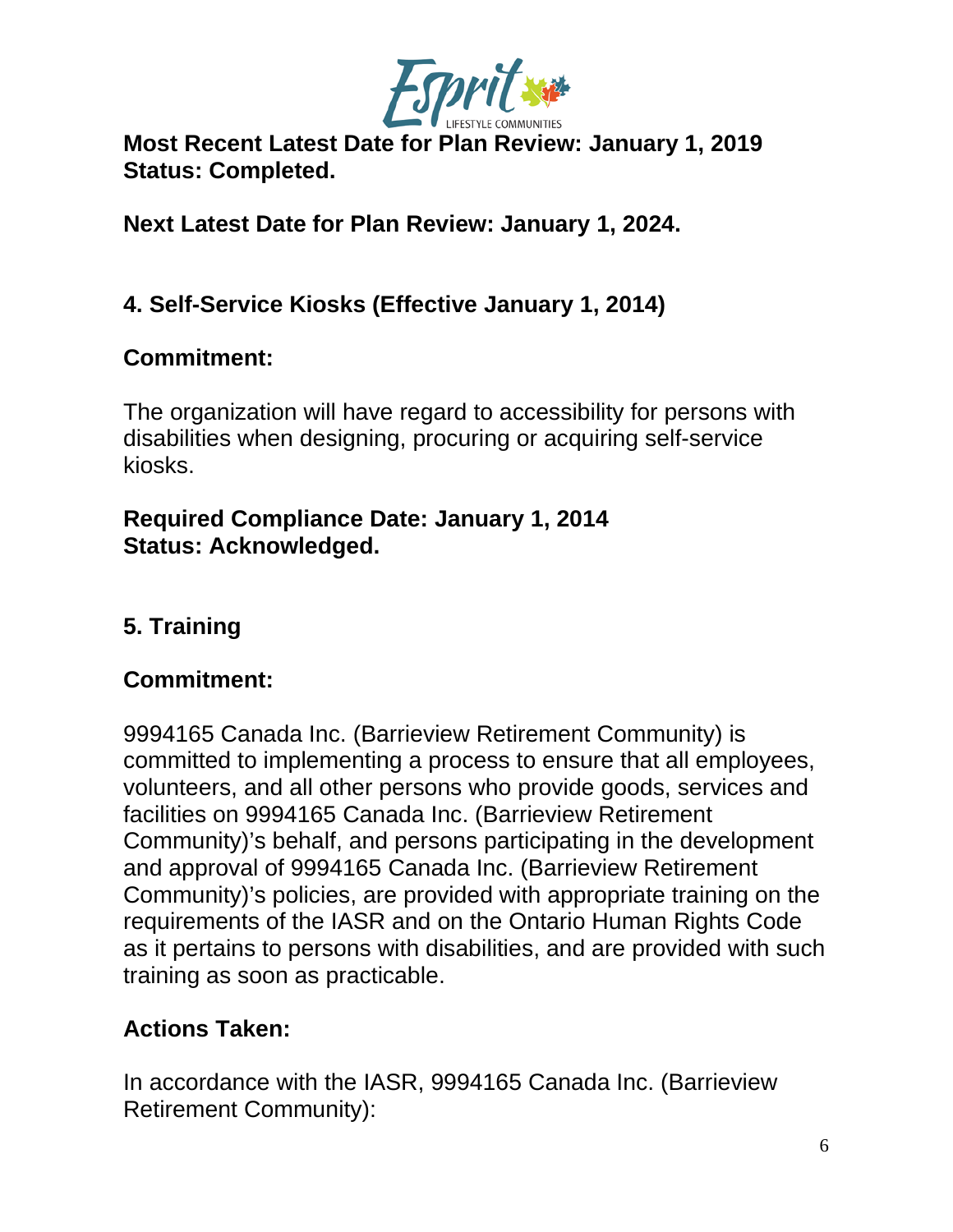

- Developed and provided the appropriate training on the requirements of the IASR and on the Ontario Human Rights Code as it pertains to persons with disabilities, to employees, volunteers, third-party contractors who provide goods, services and facilities on 9994165 Canada Inc. (Barrieview Retirement Community)'s behalf, and persons participating in the development and approval of the 9994165 Canada Inc. (Barrieview Retirement Community)'s policies;
- Provided the training referenced above as soon as was practicable;
- Kept and maintains a record of the training provided, including the dates that the training was provided and the number of individuals to whom it was provided;
- Will ensure that training is provided on any changes to the prescribed policies on an ongoing basis.

# **Required compliance date: January 1, 2015; Updated: July 1, 2016**

**Status: Completed and acknowledged.**

# **6. Information and Communication Standards**

# **Commitment:**

9994165 Canada Inc. (Barrieview Retirement Community) is committed to complying with the provisions of the AODA in respect of this requirement, with the objective of making applicable company information and communications accessible to persons with disabilities.

## **(i) Feedback, Accessible Formats and Communication Supports**

**Actions Taken:**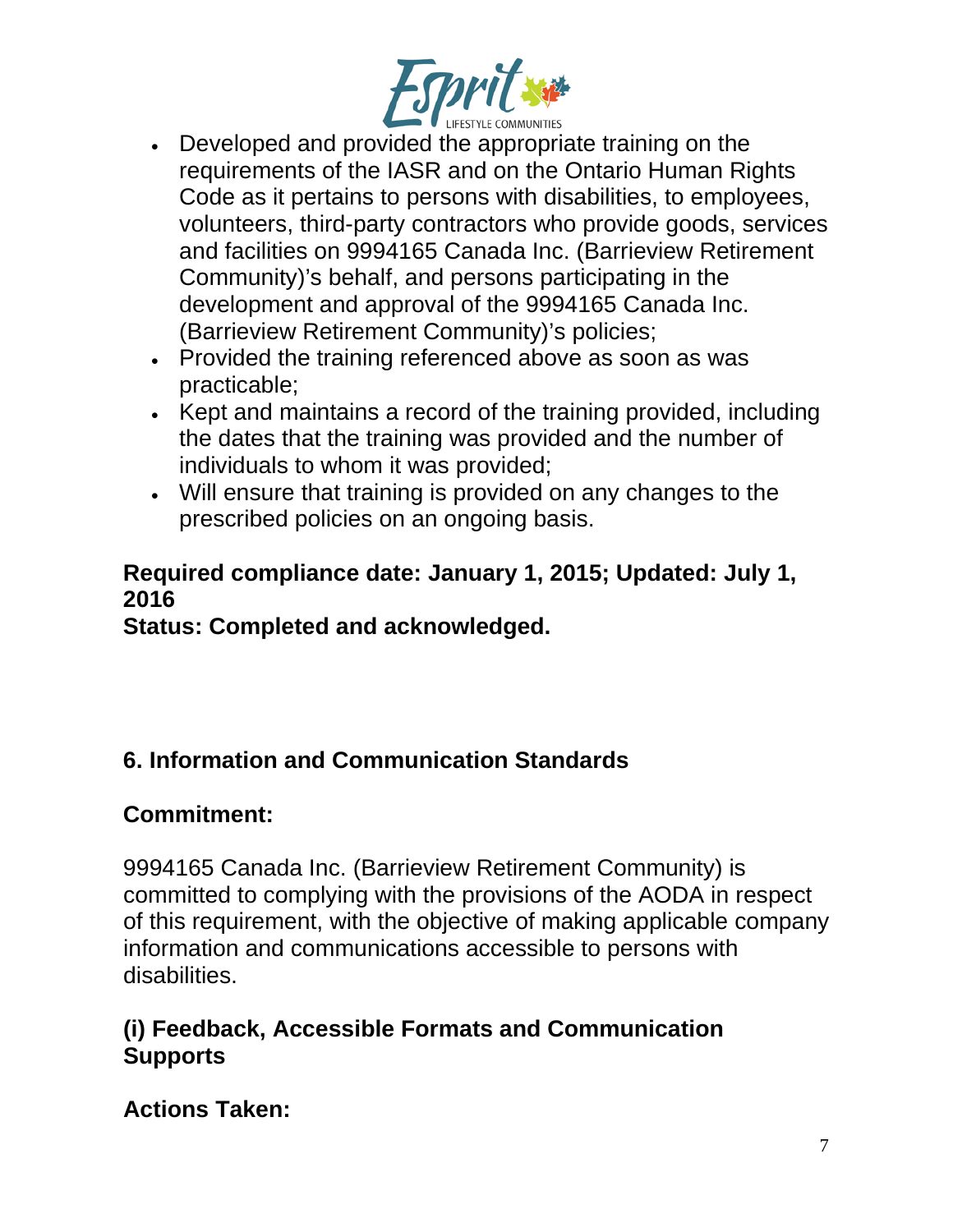

In accordance with the IASR, 9994165 Canada Inc. (Barrieview Retirement Community) will:

- Ensure that feedback processes are accessible to persons with disabilities by providing or arranging for the provision of accessible formats and communications supports, upon request. The organization will notify the public about the availability of accessible formats and communication supports.
- Except as otherwise provided for under the IASR, provide or arrange for the provision of accessible formats and communication supports upon request for persons with disabilities in a timely manner that takes into account the person's accessibility needs.
- Consult with the person making the request in determining the suitability of an accessible format or communication support.
- Notify the public about the availability of accessible formats and communication supports.

#### **Required compliance dates:**

#### **January 1, 2015 – Feedback-related provisions Status: Completed.**

**January 1, 2016 – Accessible Formats & Communication Supports-related Status: Completed.**

### **(ii) Accessible Websites and Web Content**

### **Actions Taken/Planned Action:**

In accordance with the IASR, 9994165 Canada Inc. (Barrieview Retirement Community) will ensure that 9994165 Canada Inc. (Barrieview Retirement Community)'s public websites and online content conform with the World Wide Web Consortium Web Content Accessibility Guidelines (WCAG) 2.0, Level A (new websites and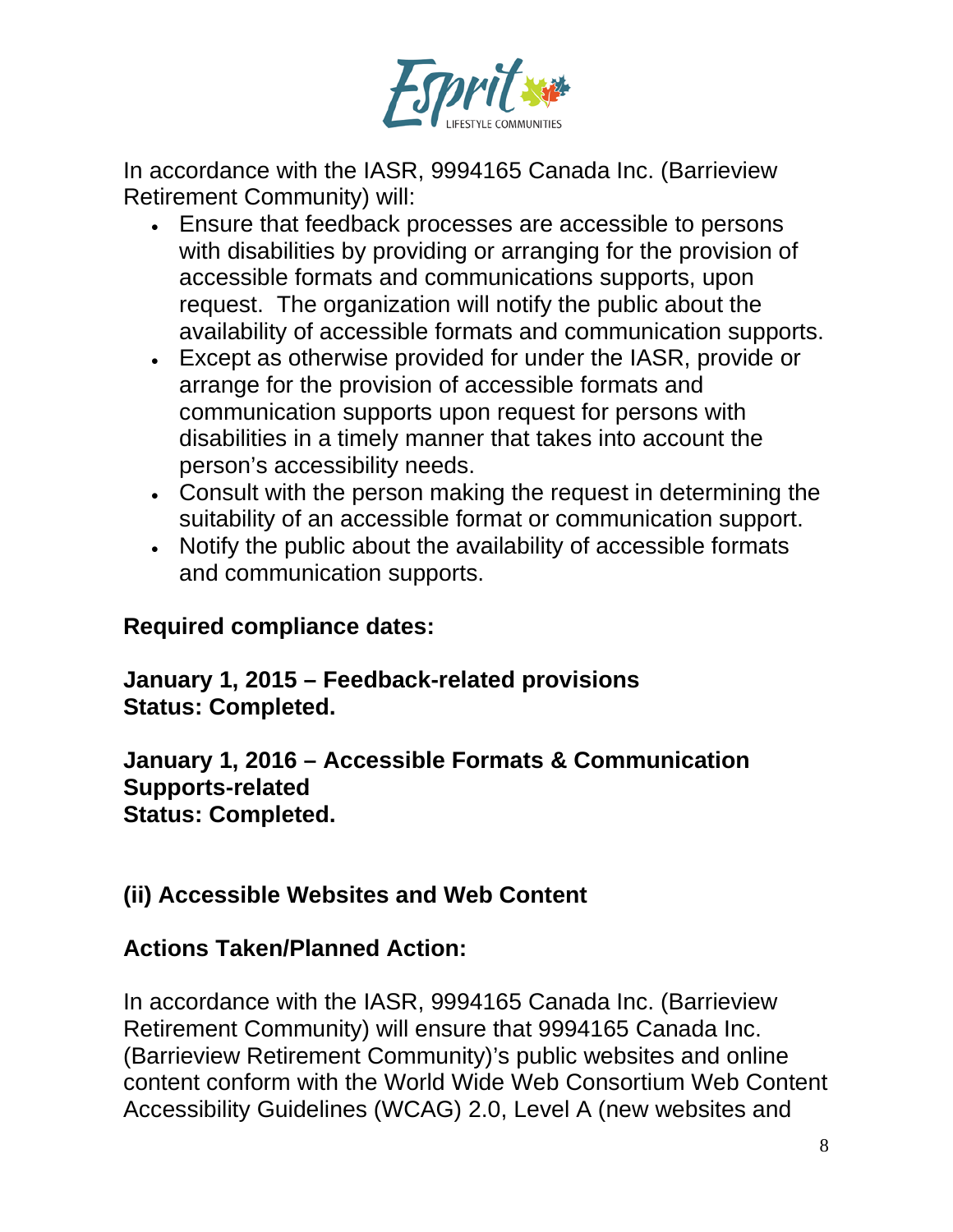

online content) by January 1, 2014, to Level AA for all content by January 1, 2021.

**Required compliance date: January 1, 2014 – WCAG 2.0 Level A – new Internet websites and web content,** 

#### **Status: Level A – Completed and acknowledged.**

**UPDATE:** 9994165 Canada Inc. (Barrieview Retirement Community) continues to review its websites and web content for compliance with the standard and have engaged an expert outside web design firm to help 9994165 Canada Inc. (Barrieview Retirement Community) be compliant meet its obligations effective January 1, 2021, with respect to internet websites and web content.

### **January 1, 2021 – WCG 2.0 Level AA – all Internet websites and web content, except for exclusions set out in the IASR.**

**Level AA – In process.**

## **7. Employment Standards (also see "2. Workplace Emergency Response Information" above)**

# **(i) Recruitment**

### **Commitment:**

9994165 Canada Inc. (Barrieview Retirement Community) is committed to complying with the provisions of the AODA in respect of this requirement, with the objective of making the recruitment process accessible to persons with disabilities.

### **Actions Taken:**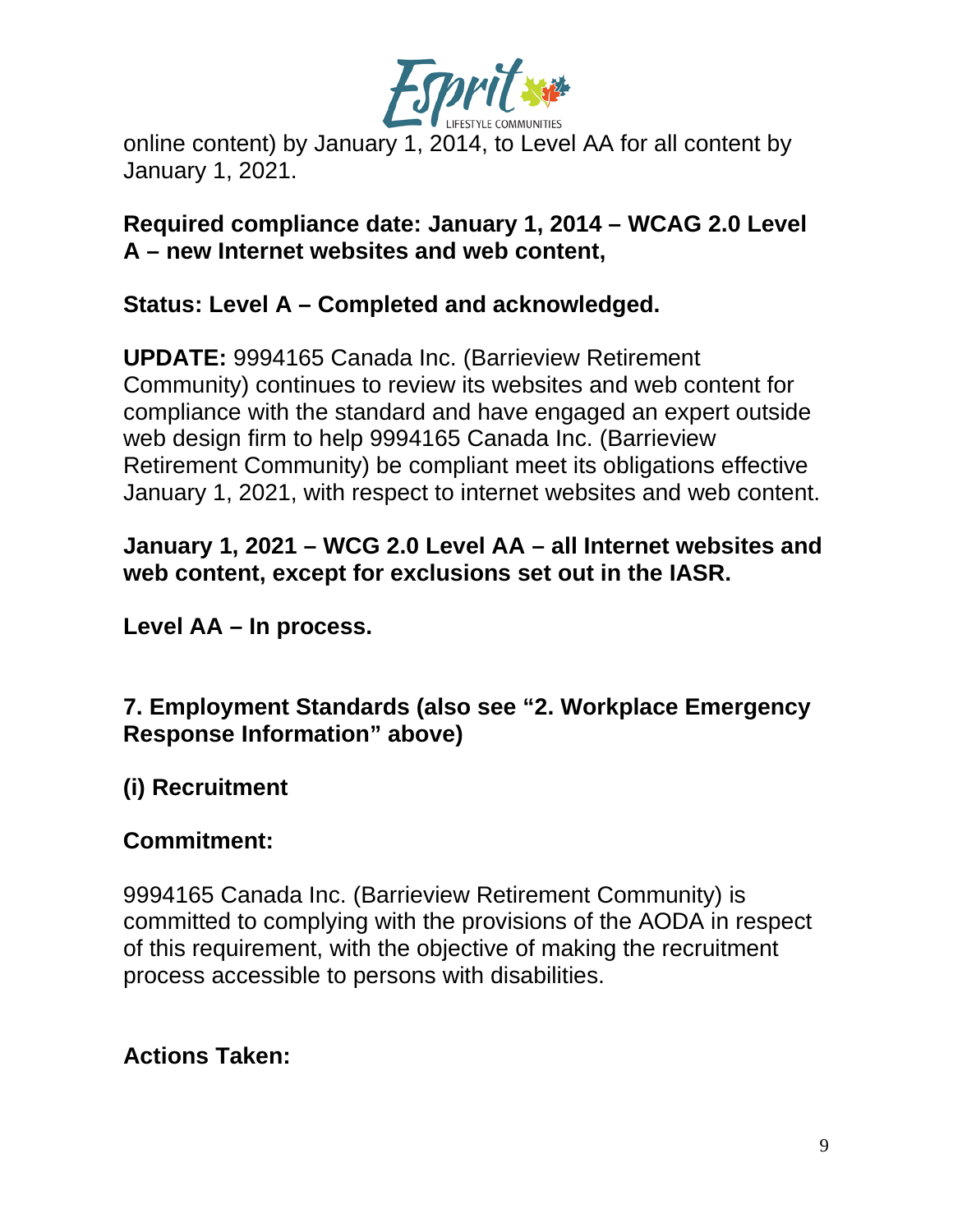

In accordance with the IASR, 9994165 Canada Inc. (Barrieview Retirement Community) does the following:

#### **Recruitment General**

9994165 Canada Inc. (Barrieview Retirement Community) notifies employees and the public of the availability of accommodation for applicants with disabilities in the recruitment process. This will include:

This initially involved a review and modification of existing recruitment policies, procedures, processes and templates and presently involves specifying that accommodation is available for applicants with disabilities on 9994165 Canada Inc. (Barrieview Retirement Community)'s website and on job postings.

# **Recruitment, Assessment and Selection**

9994165 Canada Inc. (Barrieview Retirement Community) notifies job applicants, when they are individually selected to participate in an assessment or selection process, that accommodations are available upon request in relation to the materials or processes to be used in the assessment/selection process.

This initially involved a review and modification of existing recruitment policies, procedures, processes and templates and presently involves:

- Inclusion of availability of accommodation notice as part of the script in the scheduling of an interview and/or assessment;
- If a selected applicant requests an accommodation, consultation with the applicant and arranging for provision of suitable accommodations in a manner that takes into account the applicant's accessibility needs due to disability.

### **Notice to Successful Applicants**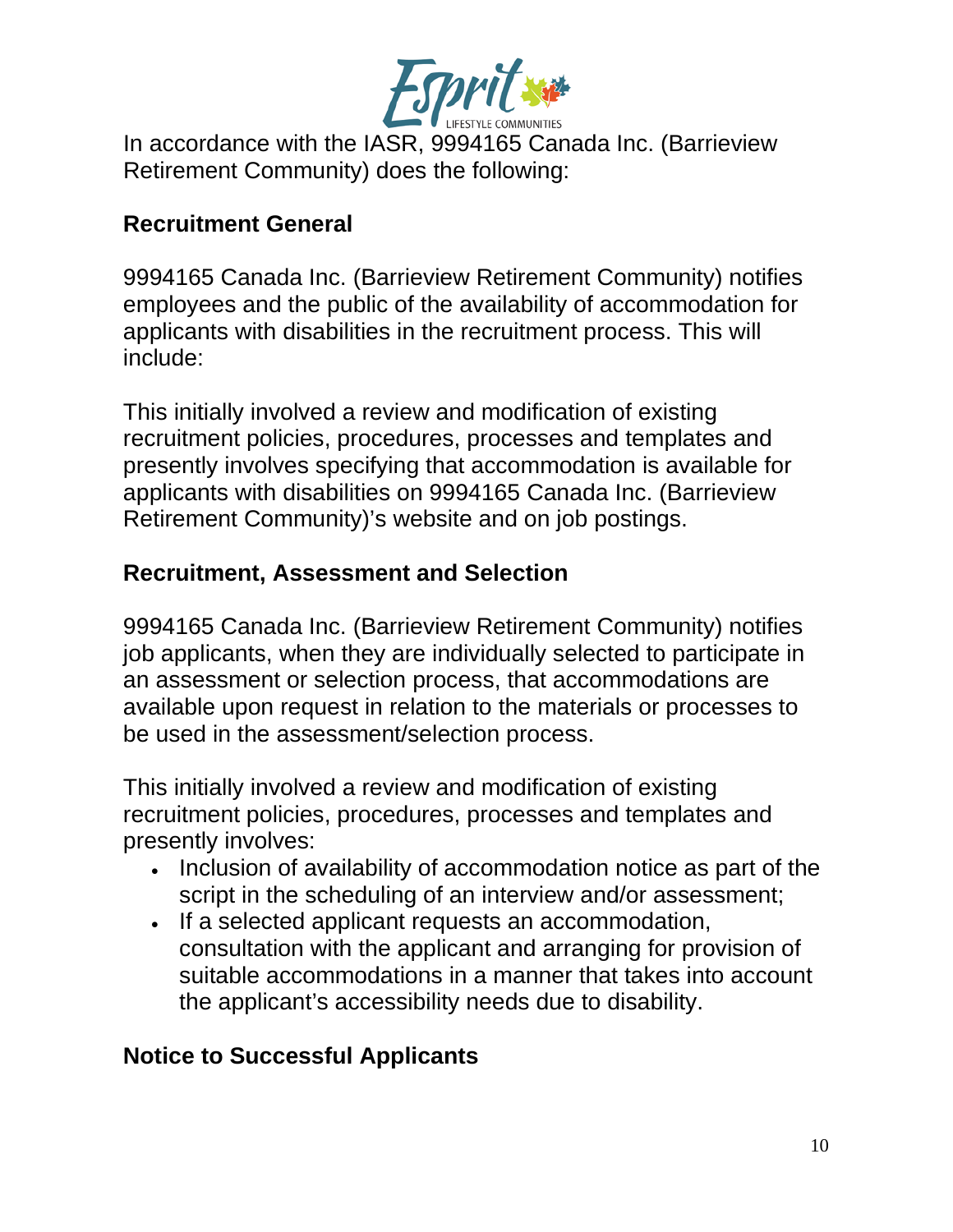

When making offers of employment, 9994165 Canada Inc. (Barrieview Retirement Community) notifies the successful applicant of its policies for accommodating employees with disabilities.

This initially included a review and modification of existing recruitment policies, procedures, processes and templates and presently involves inclusion of notification of 9994165 Canada Inc. (Barrieview Retirement Community)'s policies on accommodating employees with disabilities in offer of employment letters.

#### **Required compliance date: January 1, 2016 Status: Completed.**

# **(ii) Employee Supports**

# **Commitment:**

9994165 Canada Inc. (Barrieview Retirement Community) is committed to complying with the provisions of the AODA in respect of this requirement, with the objective of informing employees of available accessibility supports.

# **Actions Taken:**

In accordance with the IASR, 9994165 Canada Inc. (Barrieview Retirement Community):

- Informs its employees of its policies used to support its employees with disabilities, including, but not limited to, policies on the provision of job accommodations that take into account an employee's accessibility needs due to disability.
- Provides the information required to new employees as soon as practicable after they begin their employment.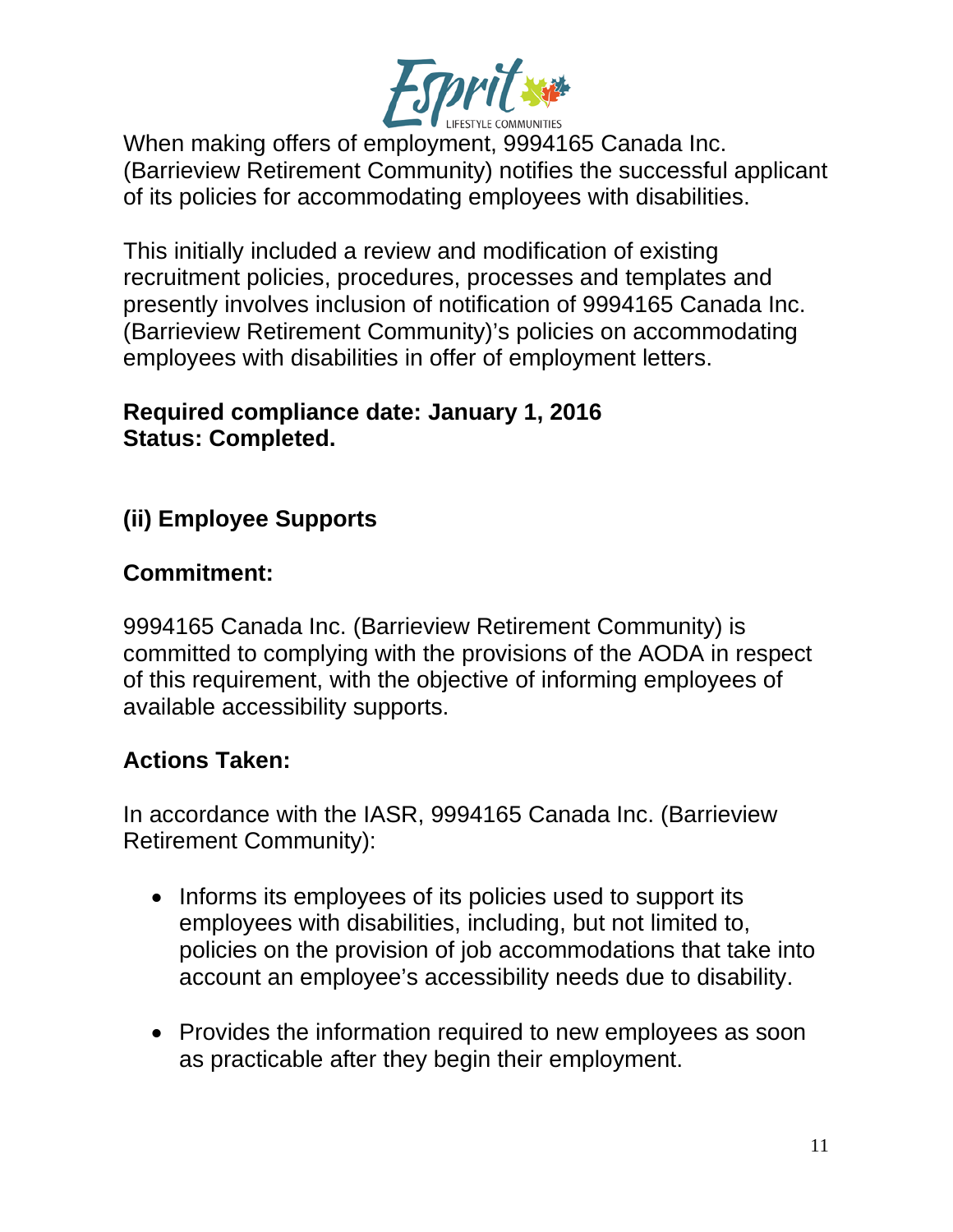

- Provides updated information to its employees whenever there is a change to existing policies on the provision of job accommodations that take into account an employee's accessibility needs due to disability.
- Where an employee with a disability requests it, consults with the employee to provide or arrange for the provision of accessible formats and communication supports for:
	- Information that is needed in order to perform the employee's job; and
	- Information that is generally available to employees in the workplace.
	- 9994165 Canada Inc. (Barrieview Retirement Community) consults with the employee making the request in determining the suitability of an accessible format or communication support.

### **Required compliance date: January 1, 2016 Status: Completed.**

## **c. Documented Individual Accommodation Plans/Return to Work Process**

# **Commitment:**

9994165 Canada Inc. (Barrieview Retirement Community) is committed to complying with the provisions of the AODA in respect of this requirement, with the objective of improving accommodation and return to work processes in the workplace.

# **Actions Taken:**

9994165 Canada Inc. (Barrieview Retirement Community)'s existing policies were reviewed to include processes that 9994165 Canada Inc. (Barrieview Retirement Community) follows to accommodate an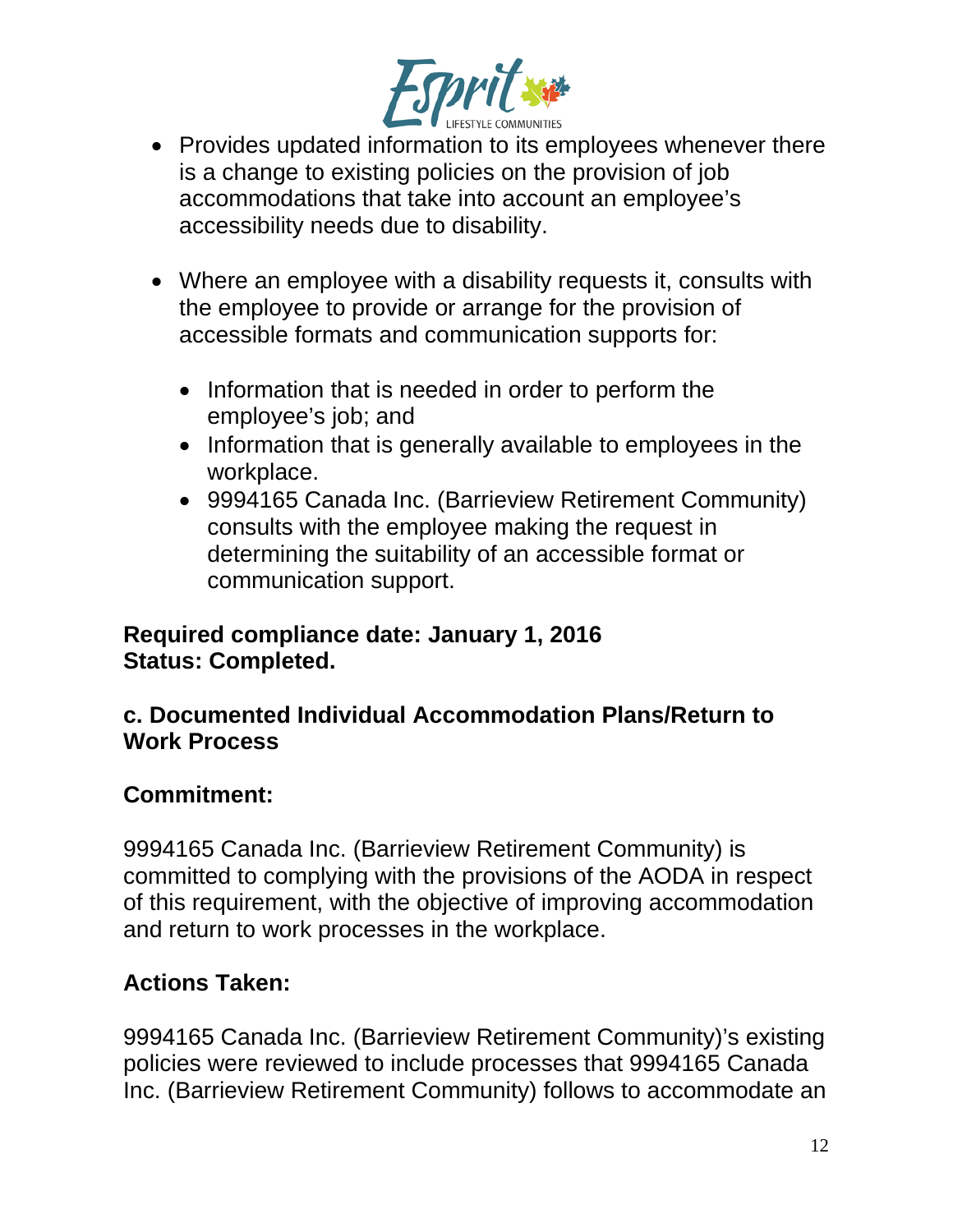

employee with a disability and to facilitate an employee's return to work after absenteeism due to disability.

9994165 Canada Inc. (Barrieview Retirement Community) reviewed and assessed the existing policies to ensure that they include a process for the development of documented individual accommodation plans for employees with a disability, if such plans are required.

9994165 Canada Inc. (Barrieview Retirement Community) also ensures that the process for the development of documented individual accommodation plans includes the following elements:

- The manner in which an employee requesting accommodation can participate in the development of the individual accommodation plan.
- The means by which the employee is assessed on an individual basis.
- The manner in which 9994165 Canada Inc. (Barrieview Retirement Community) can request an evaluation by an outside medical or other expert, at 9994165 Canada Inc. (Barrieview Retirement Community)'s expense, to assist 9994165 Canada Inc. (Barrieview Retirement Community) in determining if accommodation can be achieved and, if so, how accommodation can be achieved.
- The manner in which the employee can request the participation of a representative from their bargaining agent, where the employee is represented by a bargaining agent, or other representative from the workplace, where the employee is not represented by a bargaining agent, in the development of the accommodation plan.
- The steps taken to protect the privacy of the employee's personal information.
- The frequency with which the individual accommodation plan will be reviewed and updated and the manner in which it will be done.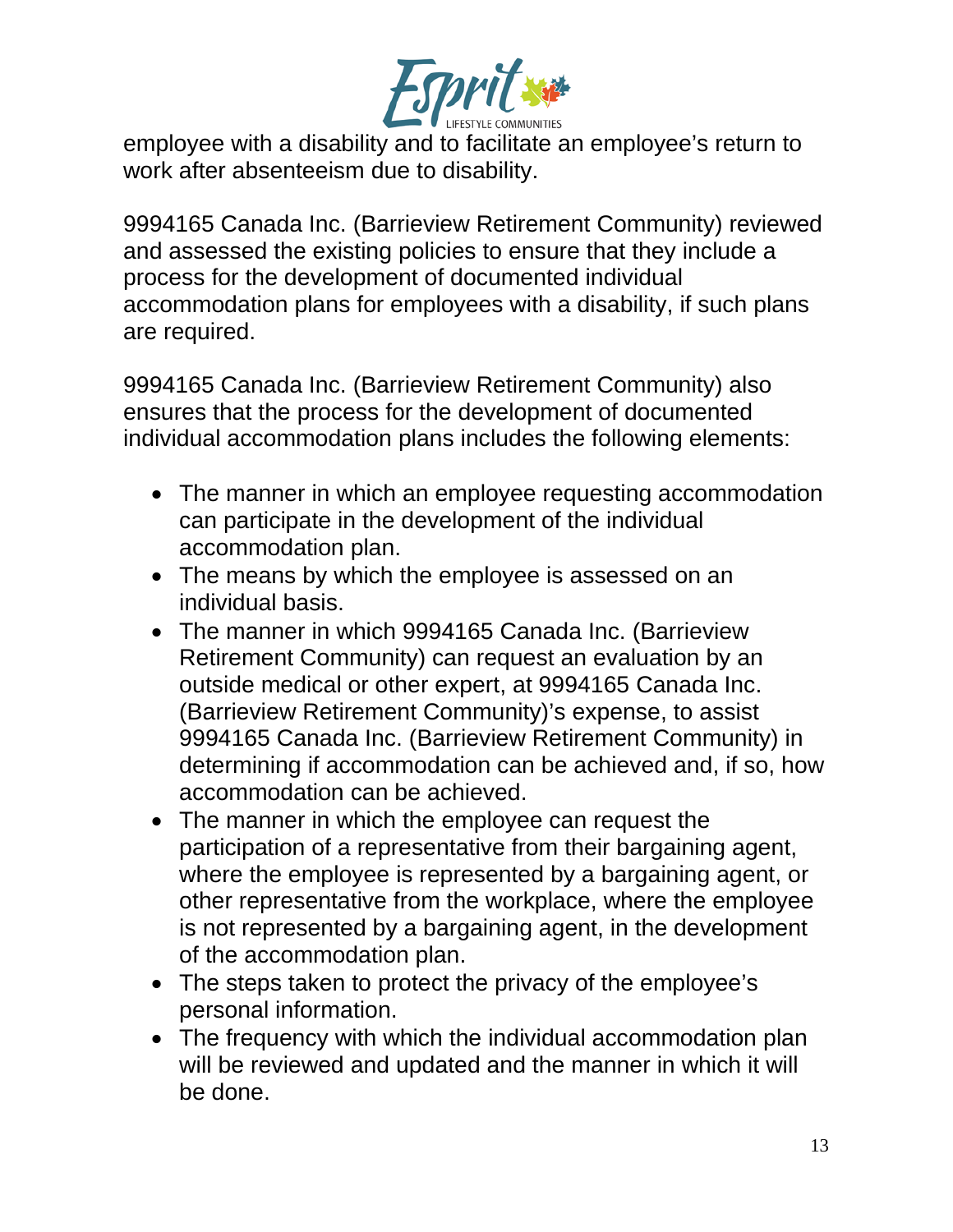

- If an individual accommodation plan is denied, the manner in which the reasons for the denial will be provided to the employee.
- The means of providing the individual accommodation plan in a format that takes into account the employee's accessibility needs due to disability.

Individual accommodation plans:

- If requested, include any information regarding accessible formats and communications supports provided, as required in the Standard;
- If required, include individualized workplace emergency response information, as required in the Standard; and
- Identify any other accommodation that is to be provided.

9994165 Canada Inc. (Barrieview Retirement Community) ensures that the return to work process as set out in its existing policies outlines the steps 9994165 Canada Inc. (Barrieview Retirement Community) will take to facilitate the employee's return to work after a disability-related absence, outlines the development of a written individualized return to work plan for such employees, and requires the use of individual accommodation plans, as discussed above, in the return to work process.

### **Required compliance date: January 1, 2016 Status: Completed.**

## **d. Performance Management, Career Development and Redeployment**

# **Commitment:**

9994165 Canada Inc. (Barrieview Retirement Community) takes into account the accessibility needs of employees with disabilities, as well as individual accommodation plans: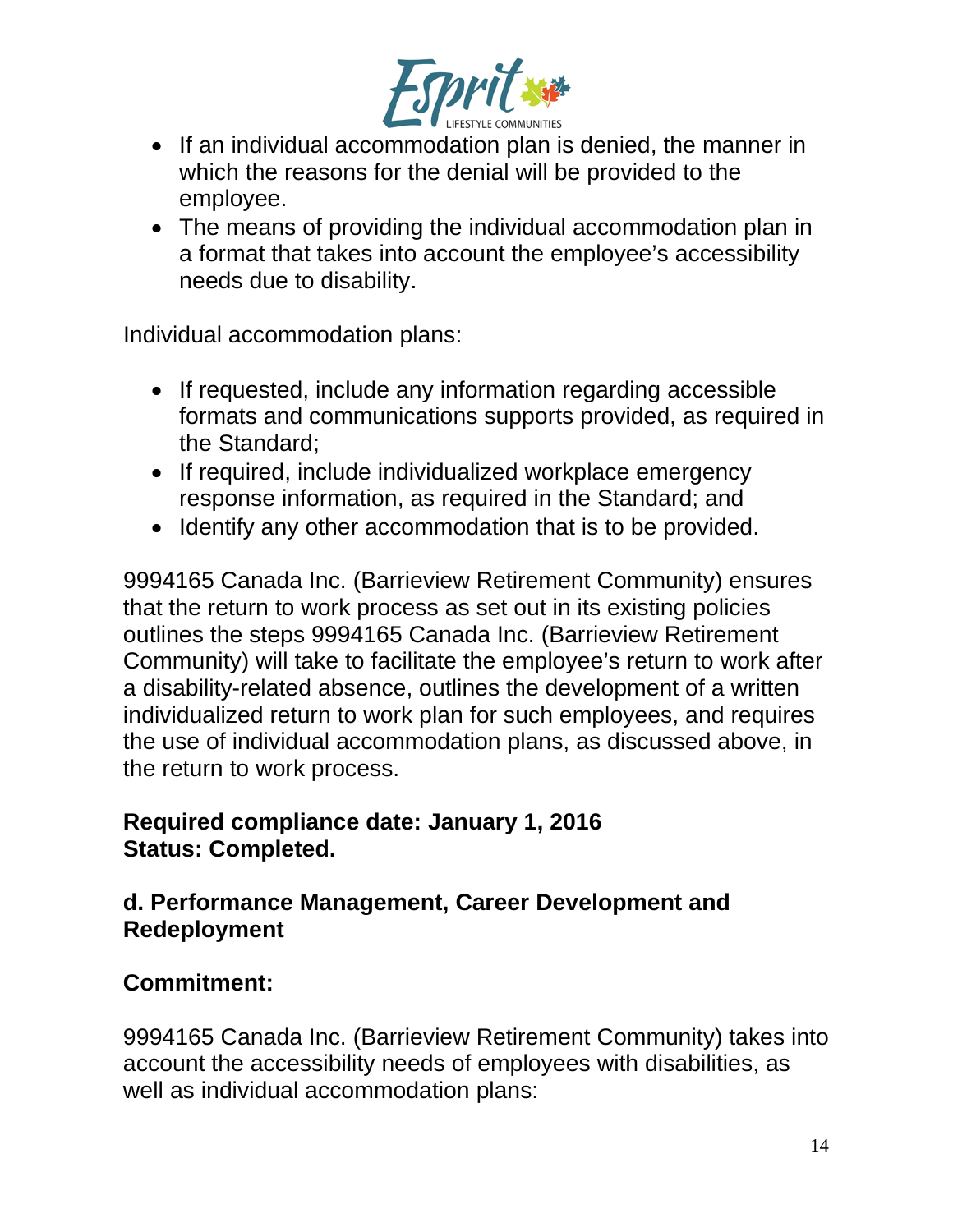

- When using its performance management process in respect of employees with disabilities;
- When providing career development and advancement to its employees with disabilities;
- When redeploying employees with disabilities.

# **Actions Taken:**

In accordance with the IASR, 9994165 Canada Inc. (Barrieview Retirement Community) will:

- Reviews, assesses and, as necessary, modifies existing policies, procedures, practices and templates to ensure compliance with the IASR;
- Takes the accessibility needs of employees with disabilities and, as applicable, their individualized accommodation plans, into account when:
	- <sup>o</sup> Assessing performance
	- <sup>o</sup> Managing career development and advancement
	- <sup>o</sup> Redeployment is required

### **Required compliance date: January 1, 2016 Status: Completed.**

## **8. Design of Public Spaces Standard (Accessibility Standards for the Built Environment)**

9994165 Canada Inc. (Barrieview Retirement Community) follows the standards set out in the Design of Public Spaces Standard in circumstances where it qualifies as an obligated organization under the Act and constructs or redevelops any public space to which the Act applies.

9994165 Canada Inc. (Barrieview Retirement Community)'s company policies for preventive and emergency maintenance apply equally to the accessible elements of any public spaces within our built environment to which the Act applies.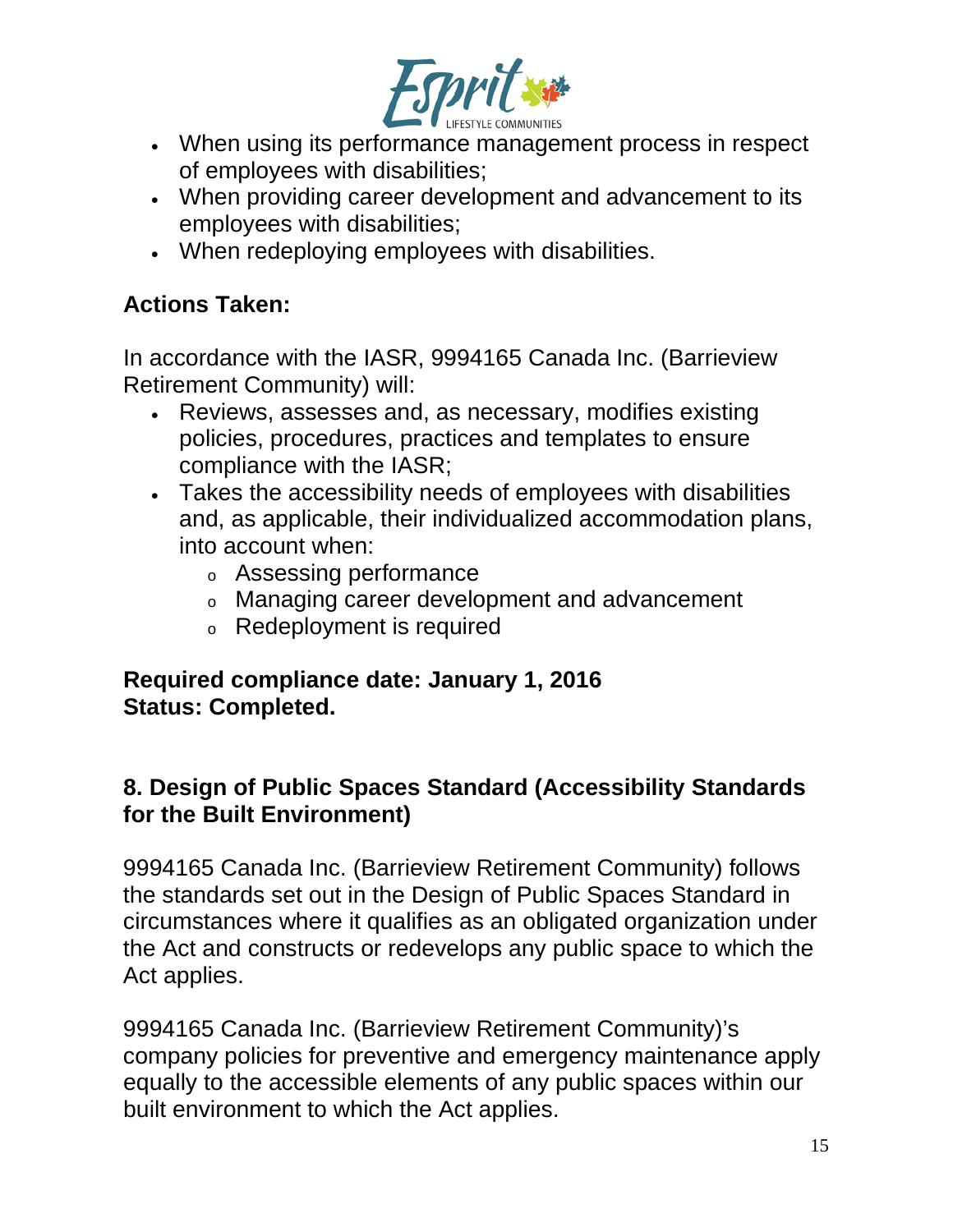

Where accessible elements attached to any public spaces to which the Act applies are not in working order due to temporary disruptions, the organization will issue a public notice in a timely manner in the event of a planned or unexpected disruption of service or inaccessibility of facilities used by persons with disabilities. The notice will include the reason of the disruption, the anticipated duration, and a description of alternative facilities or service, if any, that may be available.

#### **Required compliance date: January 1, 2017 Status: Completed.**

# **9. Customer Service Standard**

## **Commitment:**

The Customer Service Standard was created to establish accessibility standards for customer service in Ontario. In keeping with this regulation, the organization is committed to providing respectful services that focus on the unique needs of the individual.

To achieve this, the organization makes reasonable efforts to ensure that its policies, procedures and practices pertaining to the provision of goods and services to the public and other third parties adhere to the following guiding principles as set out in the IASR.

- Our goods and services must be provided in a manner that respects the dignity and independence of persons with disabilities.
- The provision of our goods or services to persons with disabilities and others must be integrated unless an alternate measure is necessary, whether temporarily or on a permanent basis, to enable a person with a disability to obtain, use or benefit from the goods or services.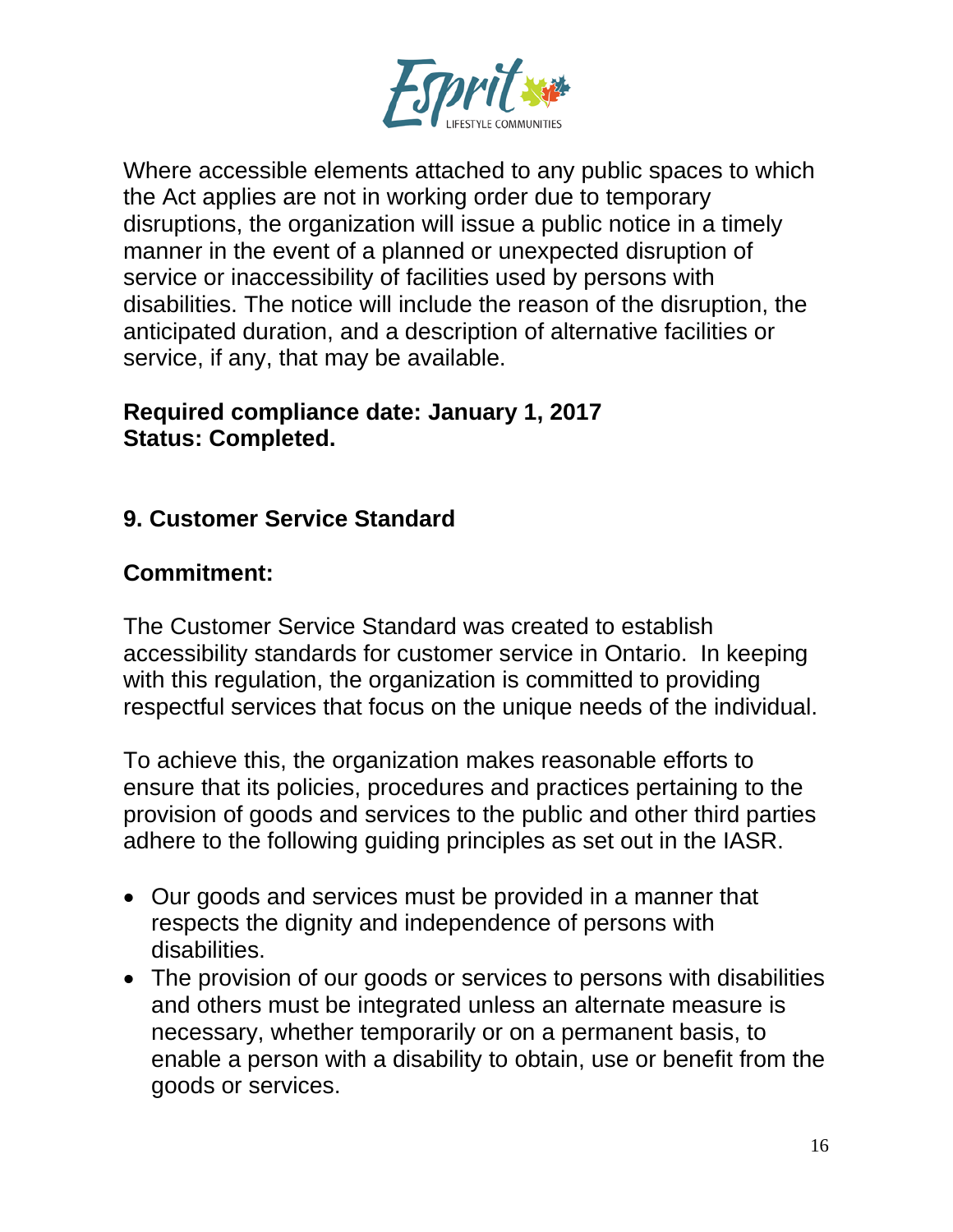

• Persons with disabilities must be given an opportunity equal to that given to others to obtain, use and benefit from the goods or services.

## **Actions Taken:**

The following measures have been implemented by 9994165 Canada Inc. (Barrieview Retirement Community):

- Ensuring that the updated requirement (see reference to July 1, 2016 update below) that every person who is an employee of, or a volunteer with, 9994165 Canada Inc. (Barrieview Retirement Community), every person who participates in developing 9994165 Canada Inc. (Barrieview Retirement Community)'s policies and every other person who provides goods, services or facilities on behalf of 9994165 Canada Inc. (Barrieview Retirement Community), receive training about the provision of the provider's goods, services or facilities, as the case may be, to persons with disabilities.
- Ensuring completion of accessibility training is tracked and recorded;
- Ensuring staff are trained and familiar with various assistive devices that may be used by customers with disabilities who are accessing the 9994165 Canada Inc. (Barrieview Retirement Community)'s goods or services;
- Ensuring customers accompanied by a guide dog or other service animal in areas of 9994165 Canada Inc. (Barrieview Retirement Community) open to the public and other third parties, are accommodated. In regards this requirement, the organization also implemented the updated requirement (see reference to July 1, 2016 update below) expanding the list of regulated health professionals able to authorize a service animal;
- Ensuring that if a person with a disability is accompanied by a support person, the support person is accommodated. In regards this requirement, the organization also implemented the updated requirement (see reference to July 1, 2016 update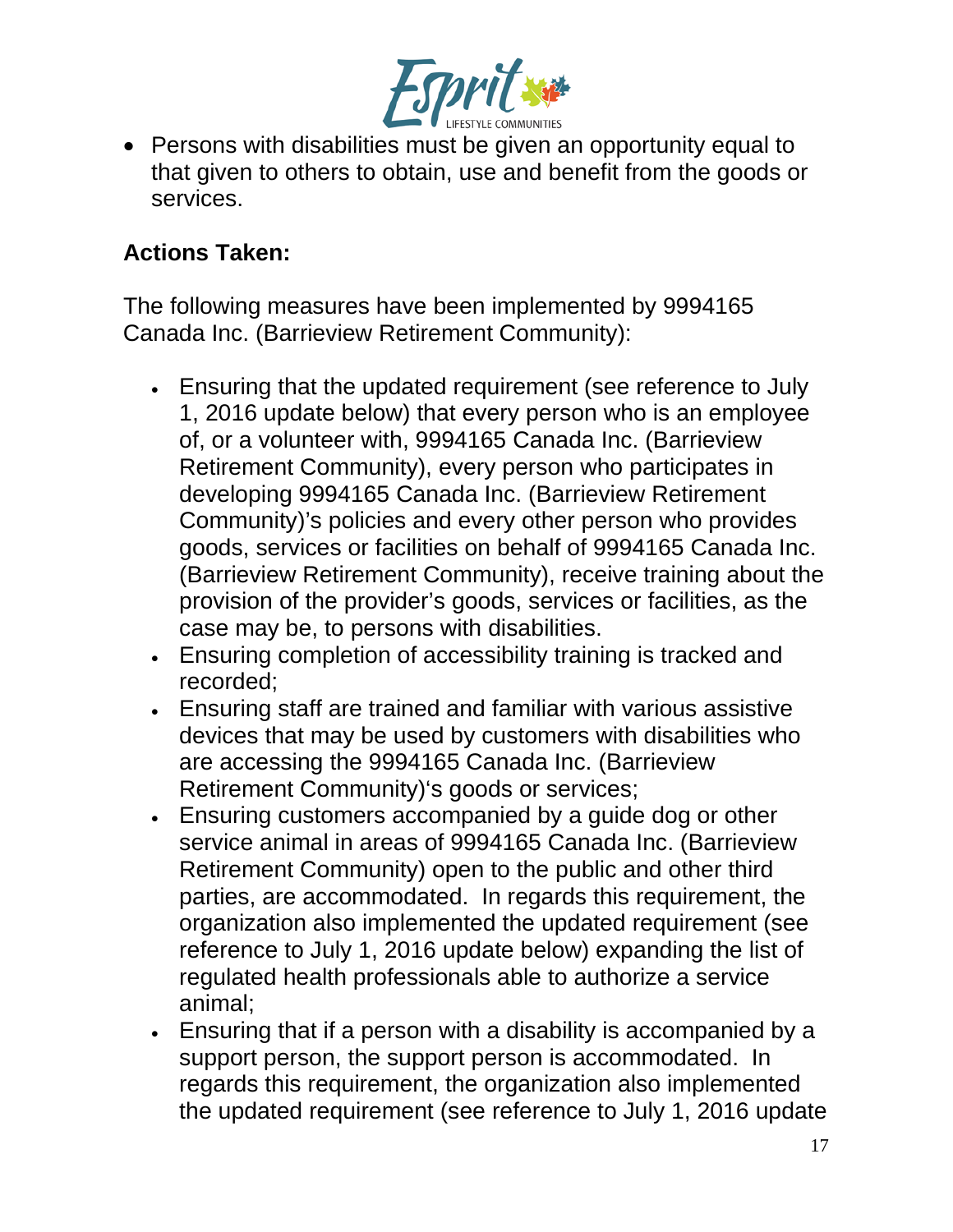

below) with respect to consulting with the person with the disability about the need for a support person and that such support person may only required by the organization under the circumstances described in the Act.

- Issuing a public notice in a timely manner in the event of a planned or unexpected disruption of service or inaccessibility of facilities used by persons with disabilities. The notice must include the reason of the disruption, the anticipated duration, and a description of alternative facilities or service, if any, that may be available.
- Continuing to welcome and appreciate feedback from persons with disabilities through multiple communication methods.
- In regards to accessible formats and communications supports, the organization implemented the updated requirement (see reference to July 1, 2016 update below) that the organization shall, on request, and in consultation with the person making the request, provide or arrange for the provision of the document, or the information contained in the document (a) in a timely manner that takes into account the person's accessibility needs due to disability; and (b) at a cost that is no more than the regular cost charged to other persons.

#### **Required compliance date: January 1, 2012; Updates July 1, 2016 to noted sections. Status: Completed.**

# **10. Compliance**

### **Actions Taken/Planned Action:**

9994165 Canada Inc. (Barrieview Retirement Community) will file accessibility reports required under the Act in accordance with the provisions contained in the Act using the Accessibility Compliance Reporting Tool.

### **Previous compliance dates: December 31, 2014 and**